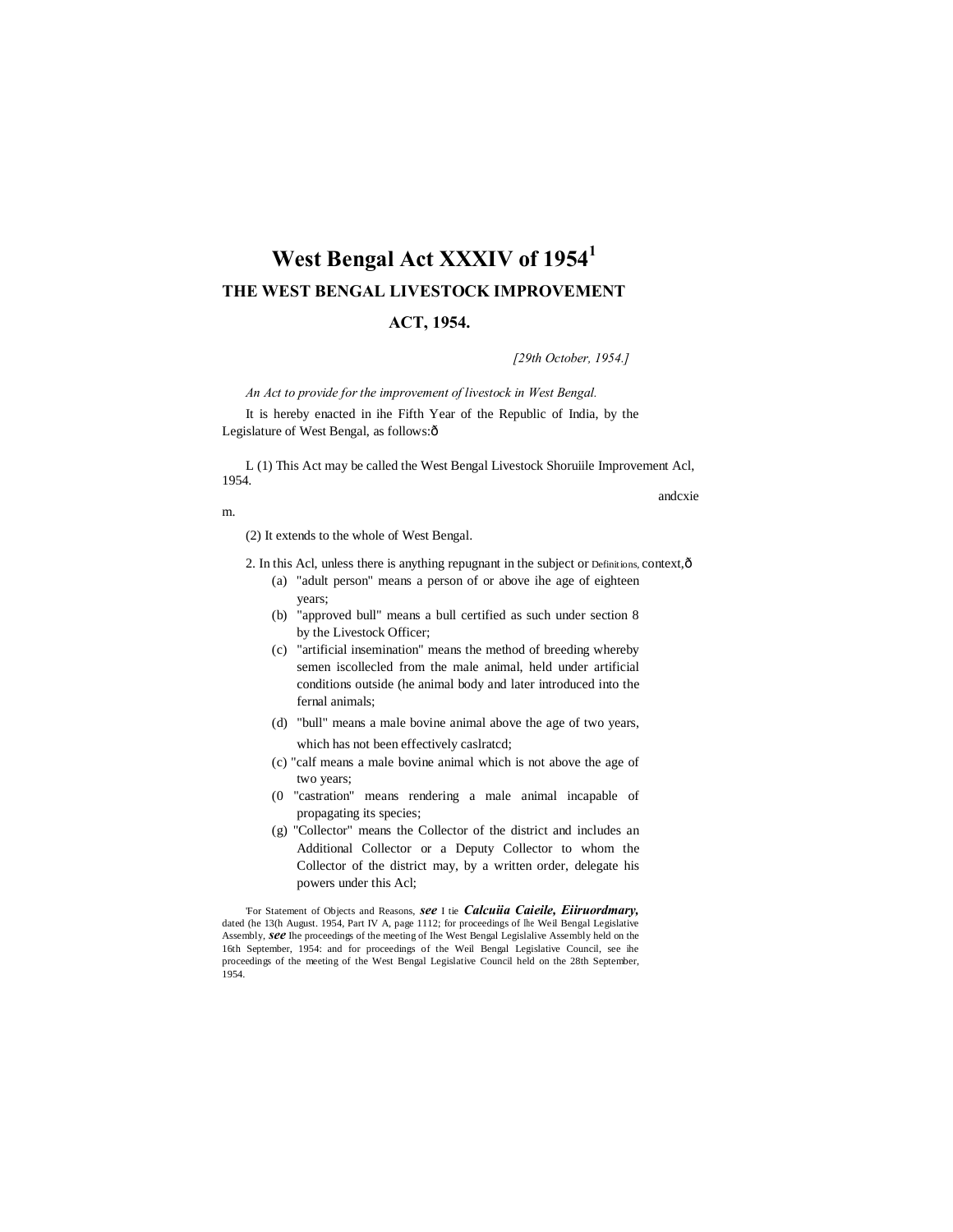[West Ben. Act

## *(Sections 3, 4.)*

" (h) "dedicated bull" means a bull dedicated to the public in good failh by a person in accordance with any religious custom or usage; (i) "Dircctor" mea ns an office r a p p oi me d by the S tale G o ve m me n I as [he Director of

Veterinary Services and An imal Husbandry; (j) "Livestock Officcr" means an officer appointed by the State Government to perform the functions, and to exercise ihc powers, of a Livestock Officer under this Acl;

(k) "prescribed" means prescribed by rules made under this Act; (I) "specified area" means an area which has been declared as such by notification under sub-section (I) of section 3.

Power3. (I) Where, in respect of any area within [he State, the Stale specify .m-.is Government, ô for purposes

oftlie Act, (a) considers that it is desirable lo lake measures Tor the

improvement of livestock, and (b) is satisfied that the number of bulls in the area, which are fit to be certified as approved bulls under section 8, is sufficient to maintain the rate of propagation of the spccies, whether by natural breeding or by artificial insemination or by a combination of both methods,

the State Government may, by notification in the *Official Gazette*, declare the area to be a specified area for the purposes of this Act and thereupon the provisions of sections 4 to 25 (both inclusive) shall come into force in such area.

Every such noti ficaiion shall be published by affixing at each policestation, sub-registry office and union board officc within the specified area.

(2) The Stale Government may, by notification in I he *Official Gazette,* cancel at any time a noti fication under sub-scciion (1) in rcspect of the whole or part of any specified area-

(3) The validity of a notification under sub-section (1) or sub-section (2) shall not be called in question in any proceeding before a court or any other authority.

4. No person may bring into a specified area from any place outside it a bull other than an approved bull.

No porjun lo brine: a ViuJt other th;in an approved bull in n specified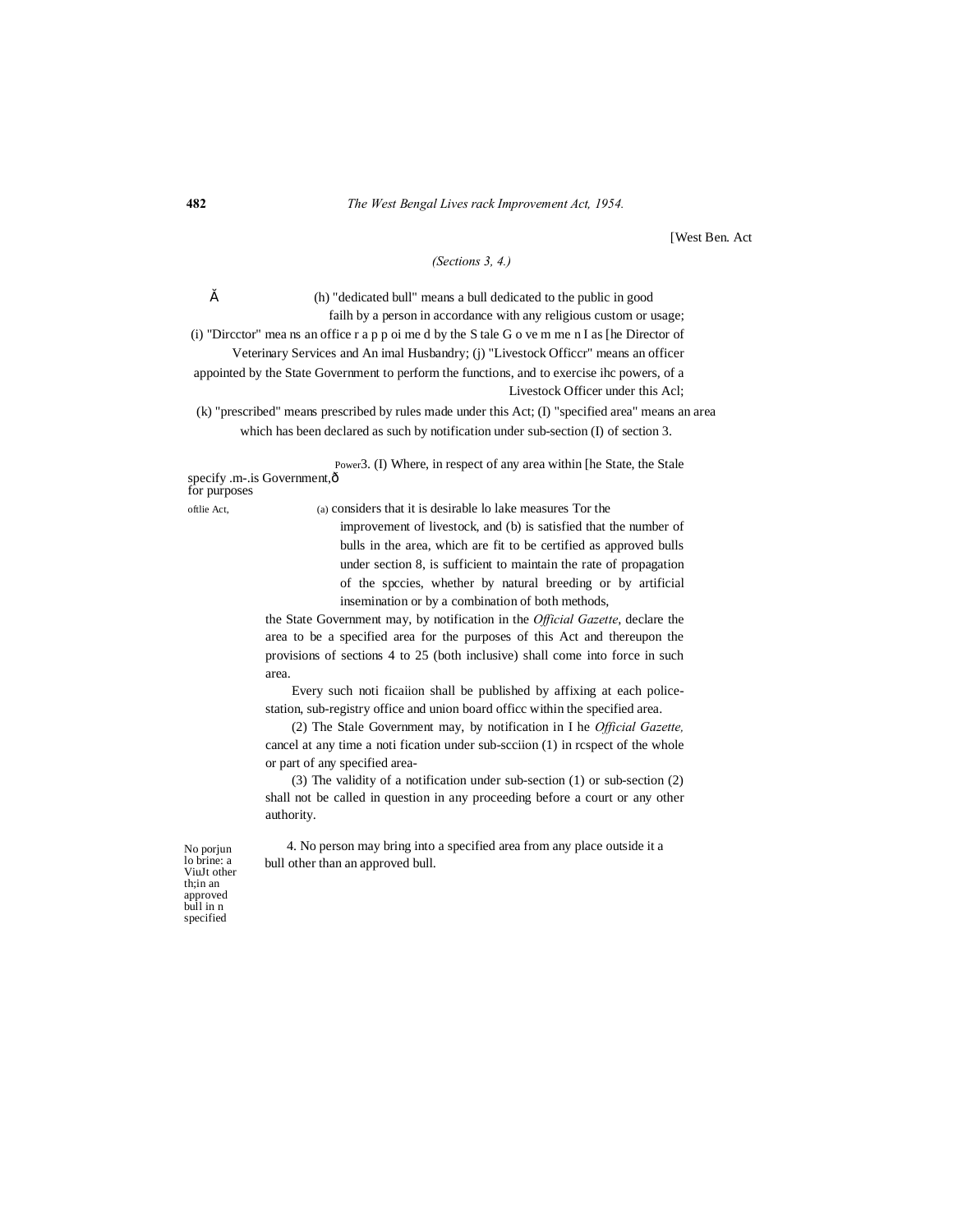## **483** *The West Bengal Lives rack Improvement Act, 1954.*

XXXIV of 1954.)

#### *(Sections 5-9.)*

5. No person may, on ihe expiry of three months from (he dale of the notificalion under sub-seclion (1) of section 3, have or keep in his possession, in the specified area, referred to in ihe notification, a bull odier ihan an approved bull.

*6.* Every person, who on the dateafthe issue of the notification under subsection (1) of section 3, has, in the specified area referred to in the notification, in his possession a bull, shall, within one month of the dale of the notification, and ever,' person, who on such dale or subsequent y has in his possession in such area a calf, shall, wilhin one month of the calf aliaining ihe age of iwo, give intimation in writing of such possession lo the Livestock Officer,

7. It the Livestock Officer receives from a person in possession of a bull intimation of such possession, or iT he has reason to believe thai any person in the specified area has in his possession a bull, he may, by order in writing, require such person io produce the bull for his inspection on a dale, at a lime and at a place witliin three miles or the residence of such person specified in such order; and such person shall thereupon produce ihe bull fori lie inspection of the Livestock Officer on such date and aisuch lime and place, and render the Livestock Officer all reasonable assistance in connection wiih such inspection.

8. If, on inspection ofabull, the Livestock Officer is satisfied that ihe bullfa) is not of a breed which it is undesirable lo propagate in the

- specified area;
- (b) is capable of being used for breeding purposes;
- (c) is not of defective or inferior conformation and not likely lo propagate dercciivc or inferior progeny; and
- (d) is Tree from incurable, infectious, contagious or heritable disease;

Ihe Livestock Officer shall certify the bull to bean approved bull and cause ii it> be branded with a prescribed mark and have an identifying number taitooed on its body in ihe prescribed manner.

9. (1) If, on inspection or a bull, ihe Livestock Officcr is satisfied iliat the bull is not fit to be certified as an approved bull under section 8, the Livestock Officer shall, by order in writing, direct ihe owner or the person in possession of the bull lo have it effectively castrated and to produce it for inspection after such caslraiion wilhin a time specified in the order, provided that such period of time shall not be less than six weeks.

No person<br>lo keep keep any bull in <sub>a</sub><br>specifie d area olher than an approveJ bull. Duly lo noli ly

Lives rock Officer,

Power of Livestock Officer lo require production

of bull for inspection.

Power of Livestock Officer lo ccniry bull as approved bull.

Power lo require unfit bull to he eastraicd.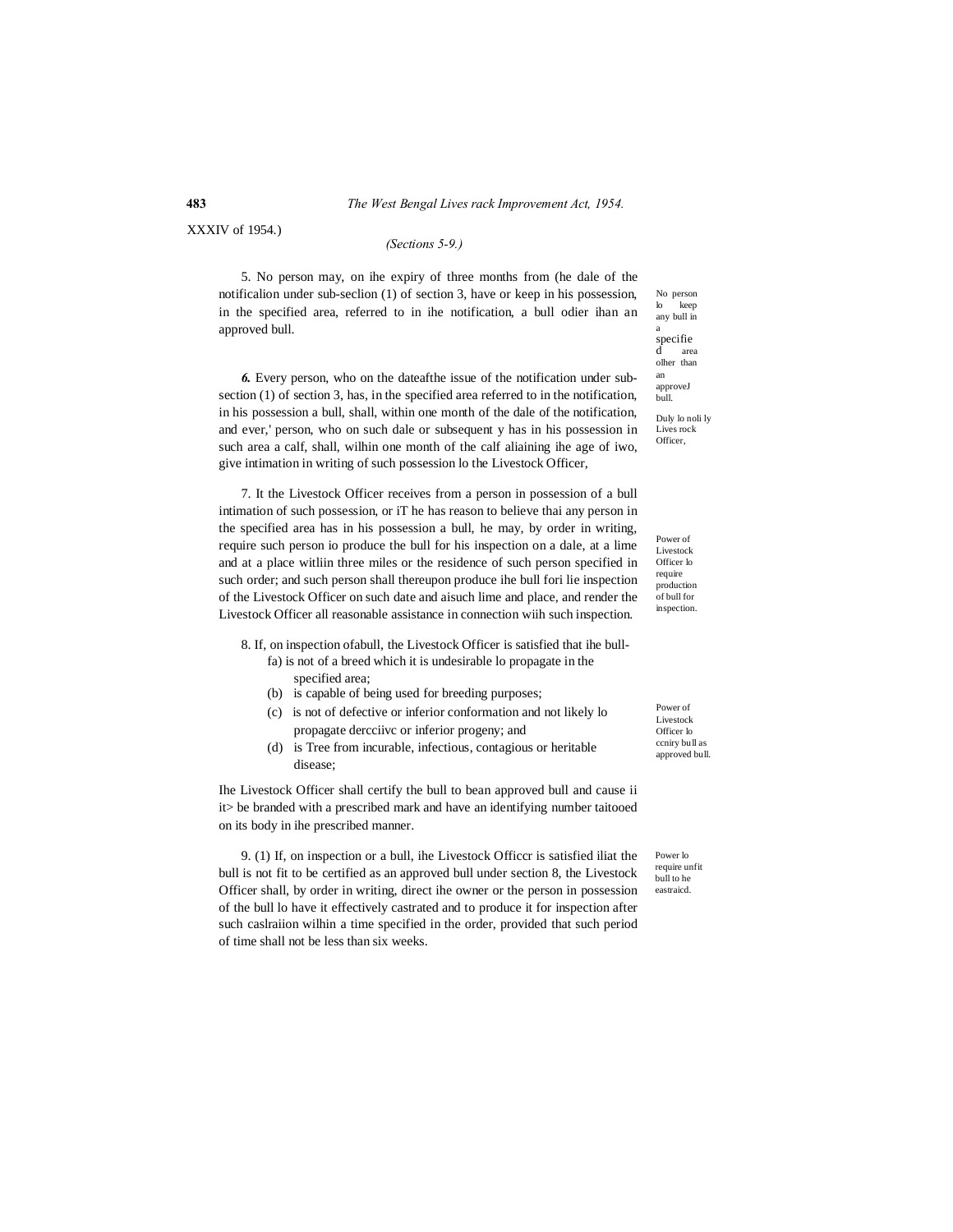$sV_{\cdot} N''$  - TV, "^- .\-V'

*The West Bengal Livestock Improvement Act, 1954.*

[West Ben. Act

#### *(Sections 10-14.)*

(2) The owner or the person in possession of a bull, who has been so directed under sub-seclion {1), shall have the bull effectively castrated and produce it before the Livestock Officer within the lime specified in ihe order in writing.

(3) If the owner or the person in possession of the bull fails lo comply with an order under sub-seclion (1), ihe Livestock Officer shall have the power to seize the bull and lo have it effectively castrated,

Casual ion of calf or bull free of charge.

484

10. Any person in a specified area who owns a calf or a bull, may produce it before ihe Livestock Officer and request him to have the animal castrated. On receiving such a request the Livestock Officcr shall, unless he has reason to think that caslration will be injurious to the health of the animal, have it castrated free of charge.

11. Whenever the Livestock Officer has a calf or a bull castrated in pursuance of the foregoing sections, he shall have the animal branded in the prescribed manner.

12. No person in a specified area, may dedicate a bull, other than an approved bull, lo the public in accordance with any religious custom or usage or otherwise.

13. (1) The Livestock Officer shall have powers of seizing and inspecting a dedicated bull, (Fit is not an approved bull.

(2) If, on such inspcct ton, he considers the bu II to be fi t forcertificaii on as an approved bull, he shall certify and brand the bull in the prescribed manner and may entrust the bull to the custody of any person for care and maintenance:

Provided that where the Livestock Officer certifies a dedicated bull as an approved bull and entrusts ii to the custody of any person, no fees may be chargcd hy any person for breeding service by such a bull.

(3) If, on inspection ofadedicated bull, the Li vcslockOfficcr considers the bull to be not fu for certification as an approved bull, he shall have the bull removed from the specified area lo a place or institulion outside such area, approved of by the Director for the care and mainlenance of such bulls.

14. (I) If the Livestock Officer has reason to believe that a bull, not being a dedicated bull, has no owner, or has been abandoned by Us owner, he shall have the power to seize and inspect the bull.

(2) (a) If, on inspection, he is satisfied that the bull is fit for ccrtifical ion as an approved bull,heshall certify and brandibebull and also issue a notice in the prescribed manner, calling upon the owner of the bull, if any, to file a claim within a specified period of time which shall not be less than fifteen days.

Dedicated bulls lo be approved bull\*.

Branding of cos\* ralcd calves or<br>bull.<sup>1</sup>;.

Power of Livestock **Officer** rugiirdiji£ indicated bulls.

Power of Livestock Officer regarding owticrkss or abandoned bulls.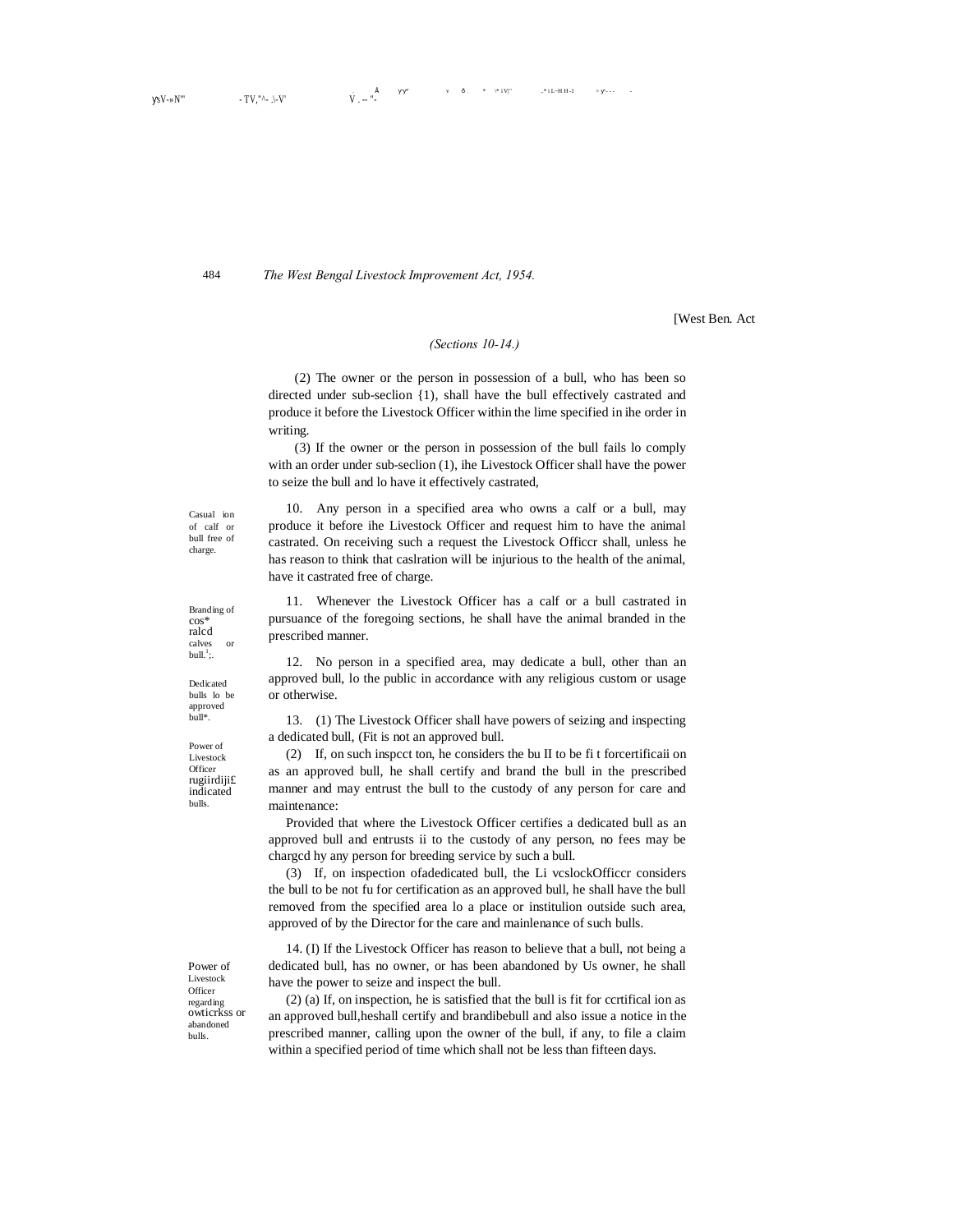XXXrV of 1954.]

#### *(Sections 15,16.)*

(b) If a claim is filed within (he specified period and, if on making " such enquiries as may be considered necessary, the Li vesLockOfficcr finds

(hal ihe claim has been substantiated, he shall cause ihe hull lo be returned to the claimant on ihe claimant making payment of such amount not exceeding twenty nipees, as the Livestock Officer may direct, on account of tlic costs of the seizure and maintenance of the bull and the publication of ihe notice under clause (a).

(c) If no claim is filed, or iT ihe Livestock Officer^ afier making such enquiries as may be considered necessary, rejects the claim, or if the claimant fails to pay the amount which the Livestock Officcr has directed him to pay under clause (b), the Livestock Officer shall direct [hat ihe bull be forfeited to Government.

(3) (a) If.oninspcciion.theLivcstockOfficerissatisfied that the bull is not fit to be certified as an approved bull, he shall have the bull castrated and branded in the prescribed manner and sell it by public auction and keep the saleproceeds in deposit.

(b) Any person claiming to be the owner of the bull so seized and sold, may file a claim before the Livestock Officer wilhin ihree months from the date of ihe sale.

(c) If, on making such enquiries as may be considered necessary, the Livestock Officer finds that the claim has been substantiated, he shall dircct the sale-procceds to be paid to the claimant after deduction of an amount, not exceeding fifty rupees, as he may assess as the expenditure incurred for the seizure and maintenance of the bull, the publication of the notice and ihe holding of the auction under clause (a).

(d) If no claim is filed within the period of three months from the date of sale, or if on making such enquiries as may be considered necessary the Livestock Officcr finds that the claim lias not been substantiated, the Livestock Officcr shall direct that the sale-proceeds be forfeited to Government.

15. The Livestock Officer or any other person authorised by him in writing in this behalf may inspect any bull in a specified area, in order to ascertain whether such bull is an approved bull or whether it has been castrated and branded or tattooed in such manner as is required under this Act.

Power of Livestock Officcr (o in sped bulls.

16, The Livestock Officer may by order in writing require any person lo allow bulls, cows and calves in his possession to be vaccinated or inoculated against an infectious or contagious disease cither by the Livestock Officer himself or by any other person authorised by him in writing in this behalf.

Power of Livestock<br>Officer lo Officer require bulls, cows and calves to be vaccinaicd or inociilnicd.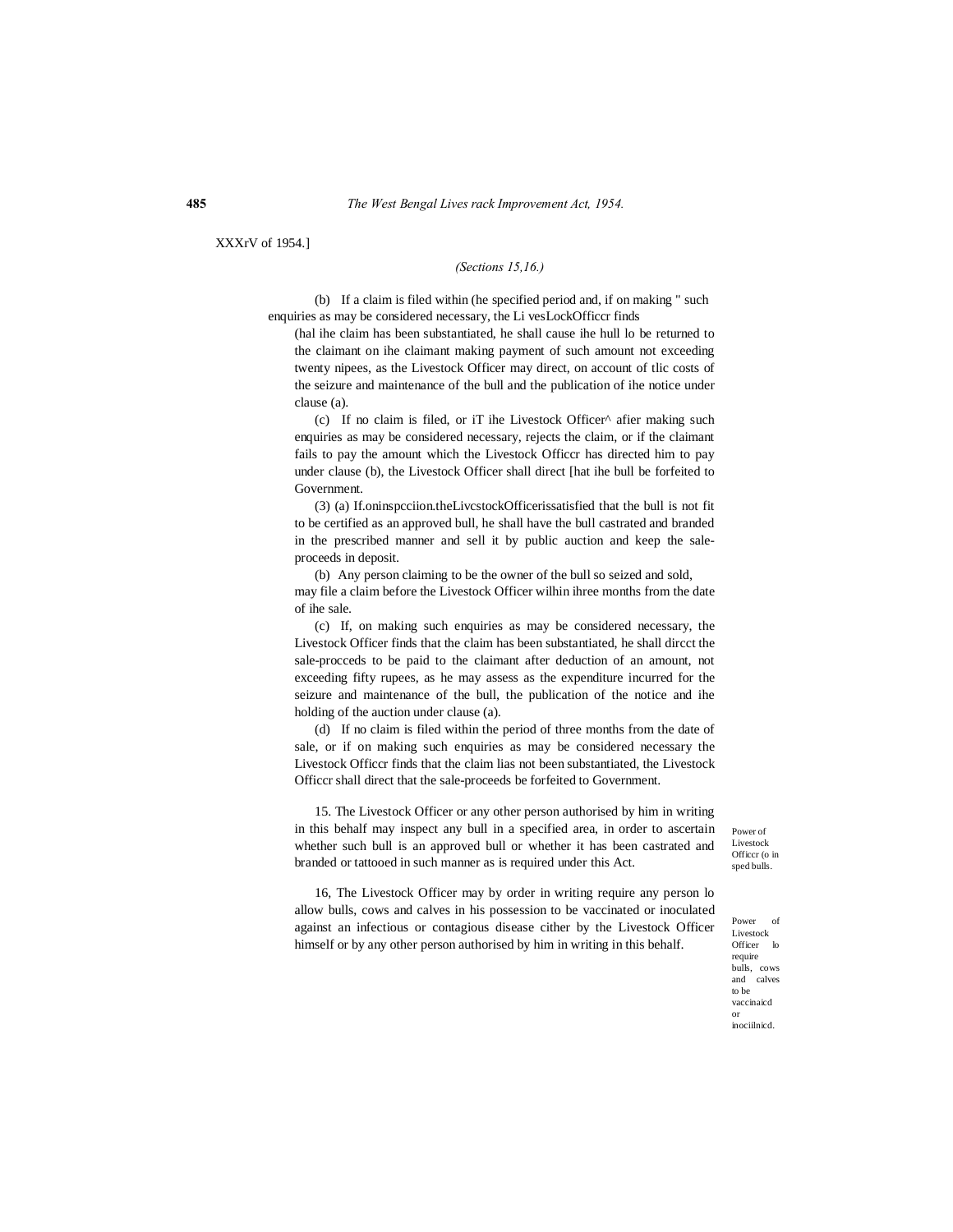## **486** *The West Bengal Lives rack Improvement Act, 1954.*

[West Ben. Act

### *(Sections 17-19.)*

Pow er of ewt^.

17. The Livestock Officer or any person authorised by him in writing under section 15 or section 16 may enter any premises, after informing an adult male person resident or in charge of such premises, at any time between sun-risc nnd sunset for the purpose of inspecting, branding or tattooing or inoculating or vaccinating any bulls, cows or calves.

Appeal ;ijains! order refusing Lo certify bull as app roved bull or directing bull 10 be caslralcd.

18. (1) Any person, who is aggrieved by an order of the Livestock Officer refusing lo certify a bull as an approved bull under section 8 or by an order of the Livestock Officer under section 9 directing him to have the bull castrated, may file an appeal in the prescribed manner before the Director .within thirty days of the date of the order.

(2) On such an appeal being filed before the Director, the Director may direct the stay of the operation of the order of the Livestock Officer until the disposal of the appeal.

(3) The Director shall call for a report from the Livestock Officer and may direct a local enquiry to be made by an officer, other than the officer from whose order the appeal is filed, appointed by him in this behalf.

Appeal againsl certain orders uuder seclion 14,

(4) The Director shall, after considering the report of the Livestock Officer and the report of the local enquiry, if any, and after giving the appellant an opportunity of being heard, either allow or reject the appeal and pass such consequential orders, if any, as he deems necessary.

19. (I) Any person who is aggrieved by an order of the Livestock Officer as to the amount to be paid by him under clause (b) of sub-section (2) of section 14 or the amount which the Livestock Officer has directed to be deducted from ihe sale proceeds of the bull under clause (c) of sub-seclion (3) of section 14, oranordcrunderclause(c) of sub-section (2) of section 14 rejecting his claim and forfeiting the bull lo Government, may, within thirty days from the date of the order, file an appeal before the Collector in the prescribed manner.

(2) On such an appeal being filed before the Collector, the Collector may direct ihe stay of the operation of the order of the Livestock Officer until Ihe disposal of the appeal.

(3) The Collector shall call for a report from the Livestock Officer and may direct a local enquiry lo be made by an officer appointed by him in (his behalf.

(4) The Collector, afier considering the report of the Livestock Officer and the report of the local enquiry, if any, shall pass orders confirming, vacating or modifying the order of the Livestock Officer.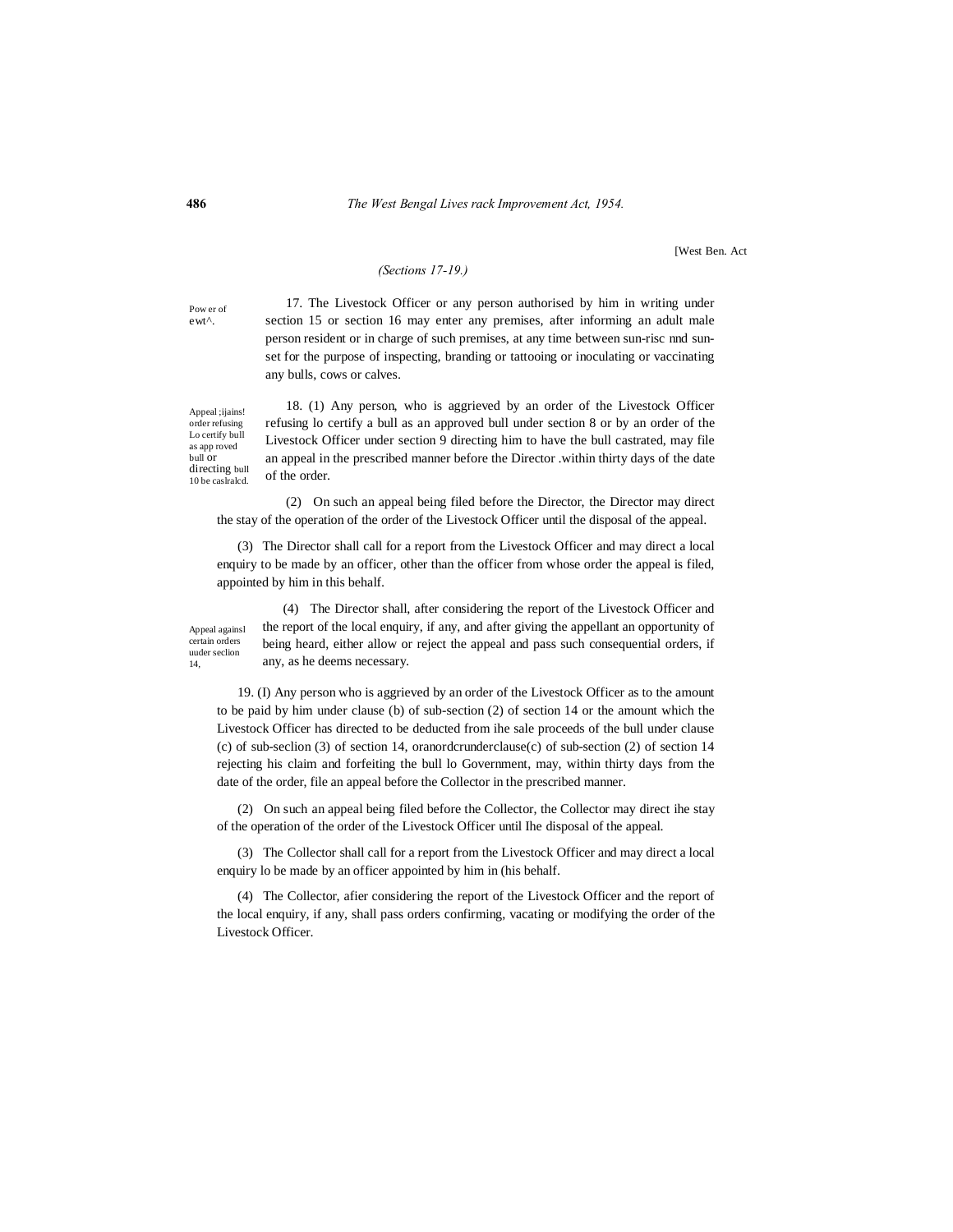XXXIV of 1954.]

#### *(Sections 20-25.)*

20. No person shall wilfully obstruct the Director, the Collector, the Livestock Officcr, orany person acting under the direction of the Director, ihe Collector or the authorised officer or any person authorised by the Livestock Officer under section 15 or section 16 in the performance of any functions or duties or in the exercise of any powers under this Acl.

21. No person may, without lawful authority, brand or tatioo a bovine animal in a manner or with a mark resembling the prescribed manner or the prescribed mark.

Prescribed marks not to be imitated.

Duly not lo obstruct.

Penalty.

No offence to be cognized exeept on complaint of Director, Collector or Livestock Officer.

Indemnity.

22. Whoever contravenes any of the provisions of this Act or of any rules framed thereunder shall be punishable with fine which may extend to one hundred rupees, and in the case of a second or any subsequent offence with fine which may extend lo five hundred rupees.

23. NoMagistrateorCourt shall take cognizance of any offence under this Act except upon a complaint made in writing by the Director or the Collector or ihe Livestock Officer,

24. No suit, prosecution or other proceedings shall lie against a servant of Lhe State Government for any act done in good failh under this Act or the rules made thereunder.

25. (I) The Stale Government may make rules for carrying out the purposes of this Act.

(2) Inparticularandwithoutprejudicelothegeneralityoftheforegoing power, such rules may provide for all or any of the following matters, namely: $\hat{o}$ anything required to be prescribed under this Aci; the manner in which a written order under section 7, subsection (1) of section 9 and section 16 shall be served on the person concerned;